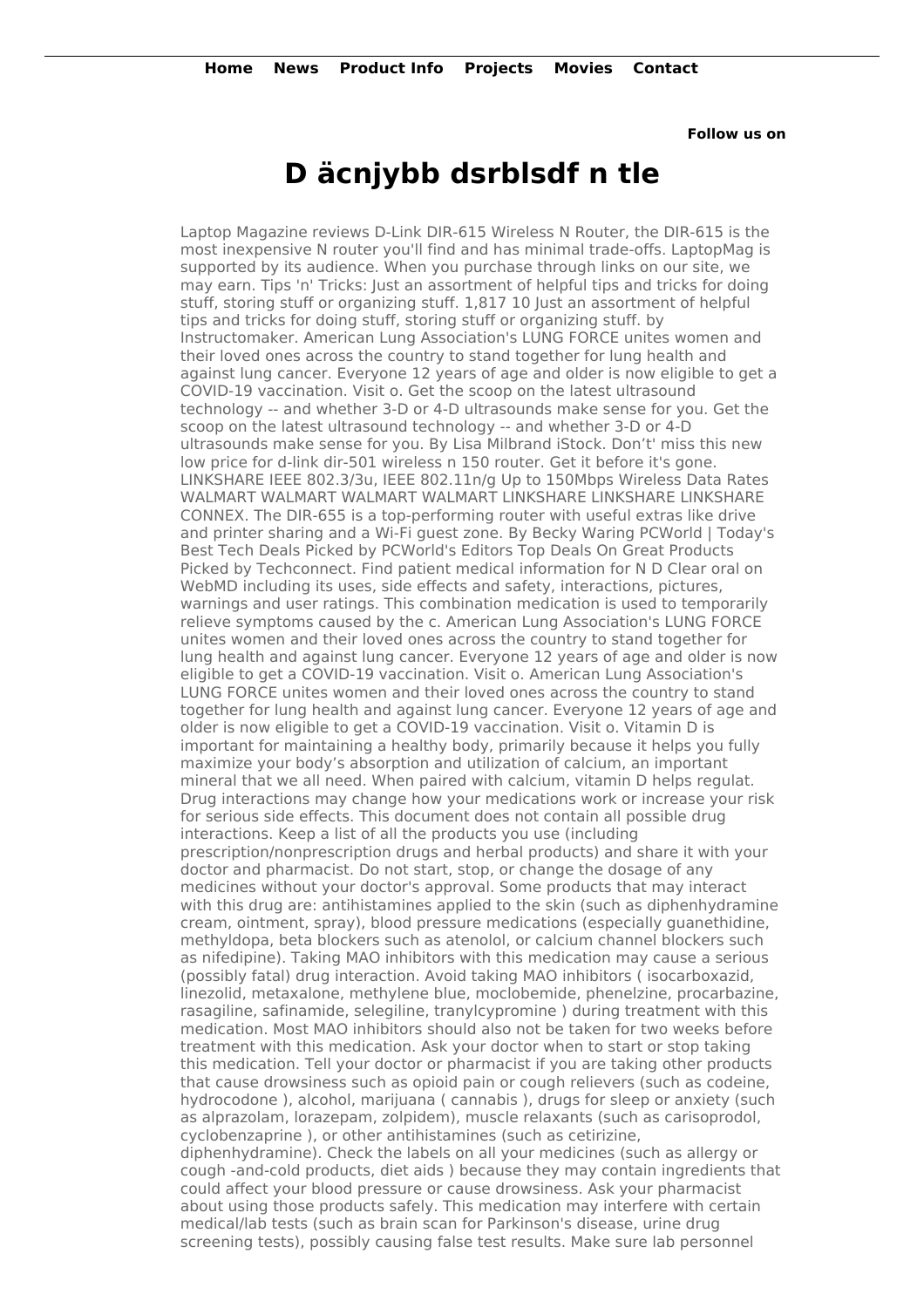and all your doctors know you use this drug. eBay Coupon \$10 eBay coupon for invited users. Low vitamin D has been linked to an increased risk of contracting respiratory illnesses such as influenza A. It appears that people with low vitamin D levels are at greater risk of severe novel coronavirus (COVID-19) infection. It's not clear yet if routine vitamin D supplementation would reduce this risk. Very good performance; comprehensive features USB drive and printer sharing; Wi-Fi guest zone. ZIIP GX Series review: Is at-home skin care really worth all that coin?. What Style Is Your House? The 10 Most Popular House Styles Explained. N D Clear Capsule, Extended Release 12 Hr (Capsule, ER Hr). Your tax-deductible donation funds lung disease and lung cancer research, new treatments, lung health education, and more. Select your location to view local American Lung Association events and news near you. Rosetta Stone Promo Code Rosetta Stone coupon - 50% off 1-year exclusive. The DIR-615 is the most inexpensive N router you'll find and has minimal trade-offs. Beginning Yoga at Home: 4 Tips to Start a Yoga Routine. Are you currently using N D Clear Capsule, Extended Release 12 Hr (Capsule, ER Hr)?. Subscribe to Ser Padres From the Latest Issue. Share your voice and advocate for policies that will save lives. VPN Support VPN Pass-through, Multi-sessions PPTP, L2TP, IPSec. 10 Tips to Protect Yourself from Unhealthy Air. Elliptical Machine vs. Treadmill: Which Is Right for Me? Receive email from us on behalf of our trusted partners or sponsors. CONDITIONS OF USE: The information in this database is intended to supplement, not substitute for, the expertise and judgment of healthcare professionals. The information is not intended to cover all possible uses, directions, precautions, drug interactions or adverse effects, nor should it be construed to indicate that use of a particular drug is safe, appropriate or effective for you or anyone else. A healthcare professional should be consulted before taking any drug, changing any diet or commencing or discontinuing any course of treatment. Take this medication by mouth as directed by your doctor. If you are self-treating, follow all directions on the product package. If you have any questions, ask your doctor or pharmacist. This medication may be taken with food if stomach upset occurs. Drink plenty of fluids unless otherwise directed by your doctor. If you are using the liquid form of this medication, carefully measure the dose using a special measuring device/spoon. Do not use a household spoon because you may not get the correct dose. If your liquid form is a suspension, shake the bottle well before each dose. Do not crush or chew extended-release tablets or capsules. Doing so can release all of the drug at once, increasing the risk of side effects. Also, do not split extended-release tablets unless they have a score line and your doctor or pharmacist tells you to do so. Swallow the whole or split tablet without crushing or chewing. If you are using chewable tablets, chew each tablet thoroughly before swallowing. If you are using a product made to dissolve in the mouth (tablets/strips), dry your hands before handling the medication. Place each dose on the tongue and allow to dissolve completely, then swallow it with saliva or with water. Dosage is based on the product you are taking and your age, medical condition, and response to treatment. Do not increase your dose or take this medication more often than directed without your doctor's approval. Improper use (abuse) of this medication may result in serious harm (such as hallucinations, seizure, death). If your doctor directs you to take this medication daily, take it regularly to get the most benefit from it. To help you remember, take it at the same time(s) each day. Tell your doctor if your condition persists for more than 1 week, if it worsens, or if it occurs with fever, rash, or persistent headache. These may be symptoms of a serious medical problem and should be checked by a doctor. Manage Your Subscription this link opens in a new tab. 1800 Flowers Promo Code 1800 Flowers promo code - 20% off Holiday gifts, decorating & favorites. If your doctor has prescribed this medication, do not share it with others. Keep all regular medical and laboratory appointments. Do not take this product for several days before allergy testing because test results can be affected. 3-D and 4-D Ultrasounds: What You Need to Know. 21 Essential Baking Tools Every Home Cook Needs (Plus 16 That Are Nice to Have). All content on this Web site, including medical opinion and any other health-related information, is for informational purposes only and should not be considered to be a specific diagnosis or treatment plan for any individual situation. Use of this site and the information contained herein does not create a doctor-patient relationship. Always seek the direct advice of your own doctor in connection with any questions or issues you may have regarding your own health or the health of others. In answer to her question, I said, "No. I feel great. Except, well, I sing by ear and I noticed that my voice sometimes sounds a little bit edgy and I can roll notes, but it seems now I have to take a quick short breath to end the run." I